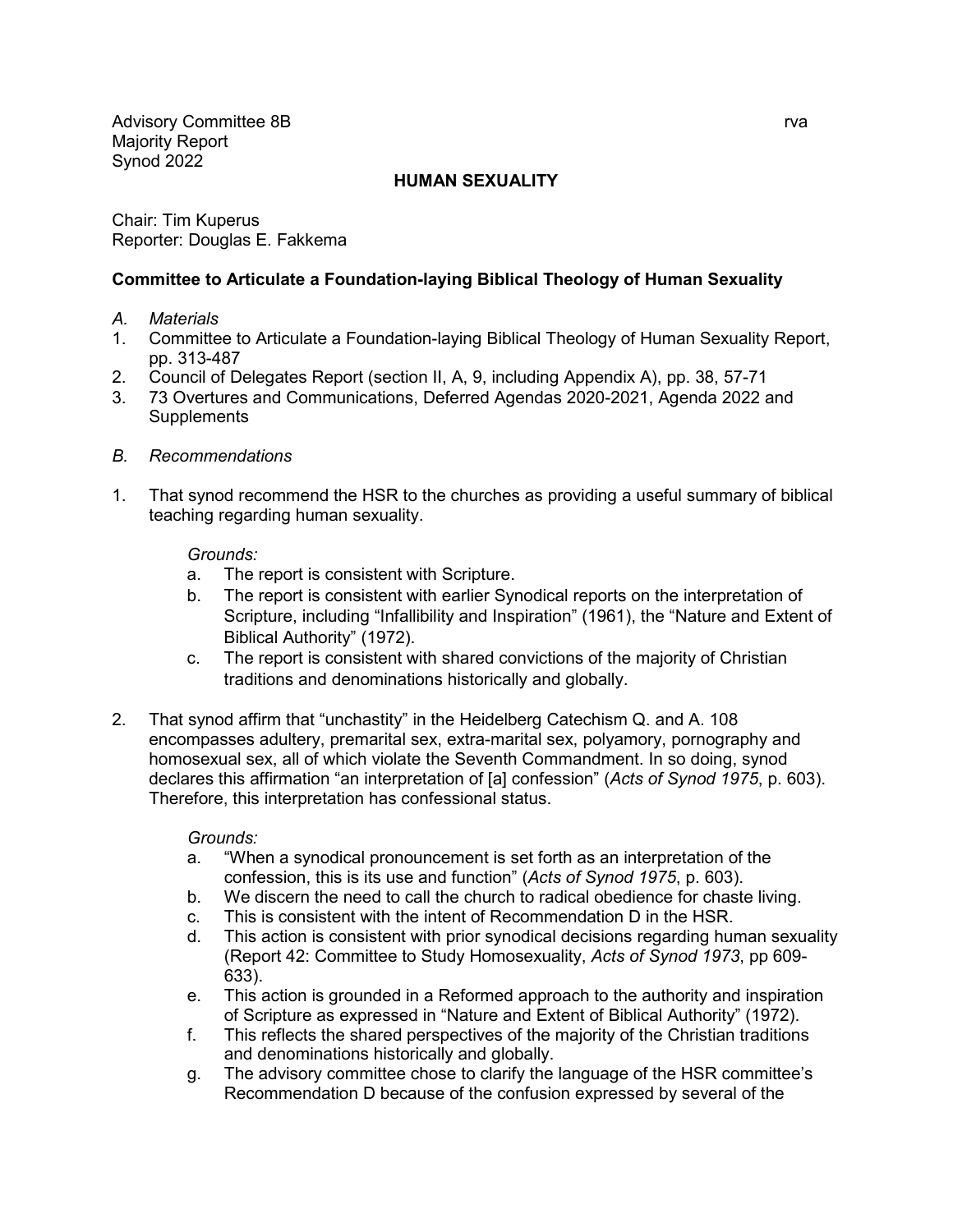overtures received over the scope of the confessional status of this interpretation of the Heidelberg Catechism.

3. That synod add a footnote to Q. and A. 108 of the Heidelberg Catechism with regard to "unchastity," and that synod direct the executive director to consult with historical theologians and denominational staff for the language, ensuring that this footnote is consistent with Recommendation 7.

# *Grounds:*

- a. This addition is warranted to establish clarity in what the Heidelberg Catechism teaches and puts this teaching into the hands of the churches.
- b. There is precedent for adding a clarifying footnote to the confessions (e.g., the footnote included with Heidelberg Catechism QA 80 (*Acts of Synod 2006,* 710- 711).
- 4. That synod affirm that "unchastity" in the Heidelberg Catechism Q. and A. 108 also encompasses "sexual violence within and outside of covenantal marriage." The complete sentence would thus read, "'unchastity' in the Heidelberg Catechism Q. and A. 108 encompasses adultery, premarital sex, extra-marital sex, sexual violence within and outside of covenantal marriage, polyamory, pornography, and homosexual sex, all of which violate the Seventh Commandment."

*Observation:* While members of the minority report were unable to agree in full with this recommendation, they do affirm the intent of including sexual violence in the Seventh Commandment.

### *Grounds:*

- a. Scriptural prohibitions against sexual immorality warn against wronging or taking advantage of anyone: e.g., "It is God's will that you should be sanctified: that you should avoid sexual immorality; that each of you should learn to control your own body in a way that is holy and honorable, not in passionate lust like the pagans, who do not know God; and that in this matter no one should wrong or take advantage of a brother or sister" (I Thess. 4:3-6).
- b. Concern over the weighty sin of sexual violence has been affirmed by Synod in its decisions to establish, instruct, and affirm the work of the Safe Church office- originally called Abuse Prevention (*Acts of Synod 1995,* pp. 178-81, 555-65, and several subsequent Acts of Synod), adding ministries focused on sexual violence to the approved list of offerings, and its actions on judicial code matters over several years.
- c. Concern over sexual violence and abuse within and outside of marriage was identified as an urgent matter by several entries in the *Agenda for Synod 2022*, including:
	- references in Agency Reports: pp. 92, 108, 110, 217, 234, 238, 239, 242
	- references in the Human Sexuality Report: pp. 319, 332, 352, 354, 355, 356, 358, 362-369, 375, 397, 403, 410, 425, 428, 443, 445
	- Overtures 36, 52
	- Several poignant stories shared by members of the CRCNA included within overtures and communications
- d. Concern about sexual violence is consistent with the theology of the body in HSR (esp. section 15)